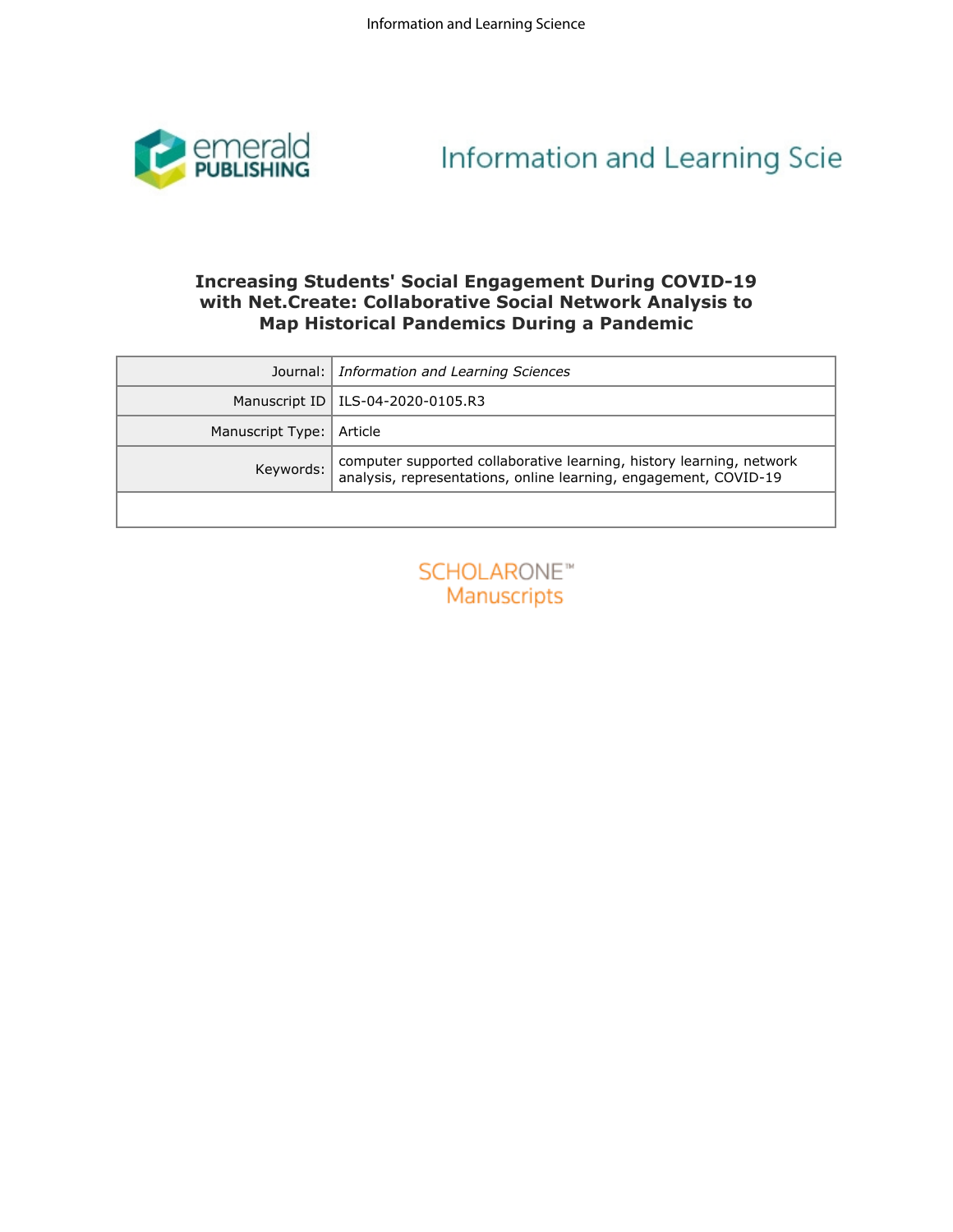# COVID-19 with Net.Create: Collaborative Social Network Analysis to Map Historical Pandemics During a Pandemic

## Intro and Background

What happens to student interactions and learning outcomes in a college classroom focused on the history of the Black Death when the students simultaneously experience another pandemic? This research explores changes in engagement and learning after a mid-semester syllabus redesign prompted by the sudden shift from in-person to remote learning during the 2020 COVID-19 pandemic. We focus on adapting a computer-supported collaborative and active learning course to work remotely. The redesign centered on using the Net.Create visualization tool (Craig and Danish, 2018) to help students connect with one another while exploring connections in historical content.

Increasing Students' Social Engagement During<br>COVID-19 with Net.Create: Collaborative Social<br>Network Analysis to Map Historical Pandemics<br>During a Pandemic<br>Moth Angles In equality and the main state of the main of the stat In Spring 2020, 93 students met twice weekly for 16 weeks in a survey course at a midwestern university that studied the history of cultural and social responses to outbreaks of bubonic plague. The course was structured in 5-week units around three bubonic-plague pandemics: the 6th-century Justinianic plague, the 14th-century Black Death, and an outbreak in the Pacific Rim circa 1900. The course's primary learning goal was for students to gain enough proficiency in their use of historical sources to develop their own argumentative framework of plague as a historical phenomenon (Bae et al., 2018; Monte-Sano, 2016). In the last unit of the semester, students were scheduled to read a secondary-source monograph describing the most recent outbreak of the bubonic plague in Honolulu in 1899-1900 (Mohr, 2005). Given the complexity of interactions between many people, places and institutions in this monograph, we planned to use a collaborative network visualization tool (Craig and Danish, 2018; Bae et al., 2019) to help students visualize and make sense of those connections as they read the text. When we shifted to an online format in response to COVID-19, we decided to extend our use of Net.Create to a full four weeks to capitalize on Net.Create's support of synchronous and asynchronous collaboration to visualize complex sets of data.

## Net.Create and student engagement with historical thinking

Net.Create was created for classroom-based face-to-face synchronous identification, and instantaneous visualization, of key ideas within historical texts using network analysis (Craig et al., 2020). This involves identifying "nodes" (historical actors such as individuals, institutions, or even movements) that relate to one another through "edges" (instructor-defined ways of interaction between nodes such as peaceful or adversarial relations). The goal was for students to build historical-thinking competence and gain basic network-science competence (Carrington,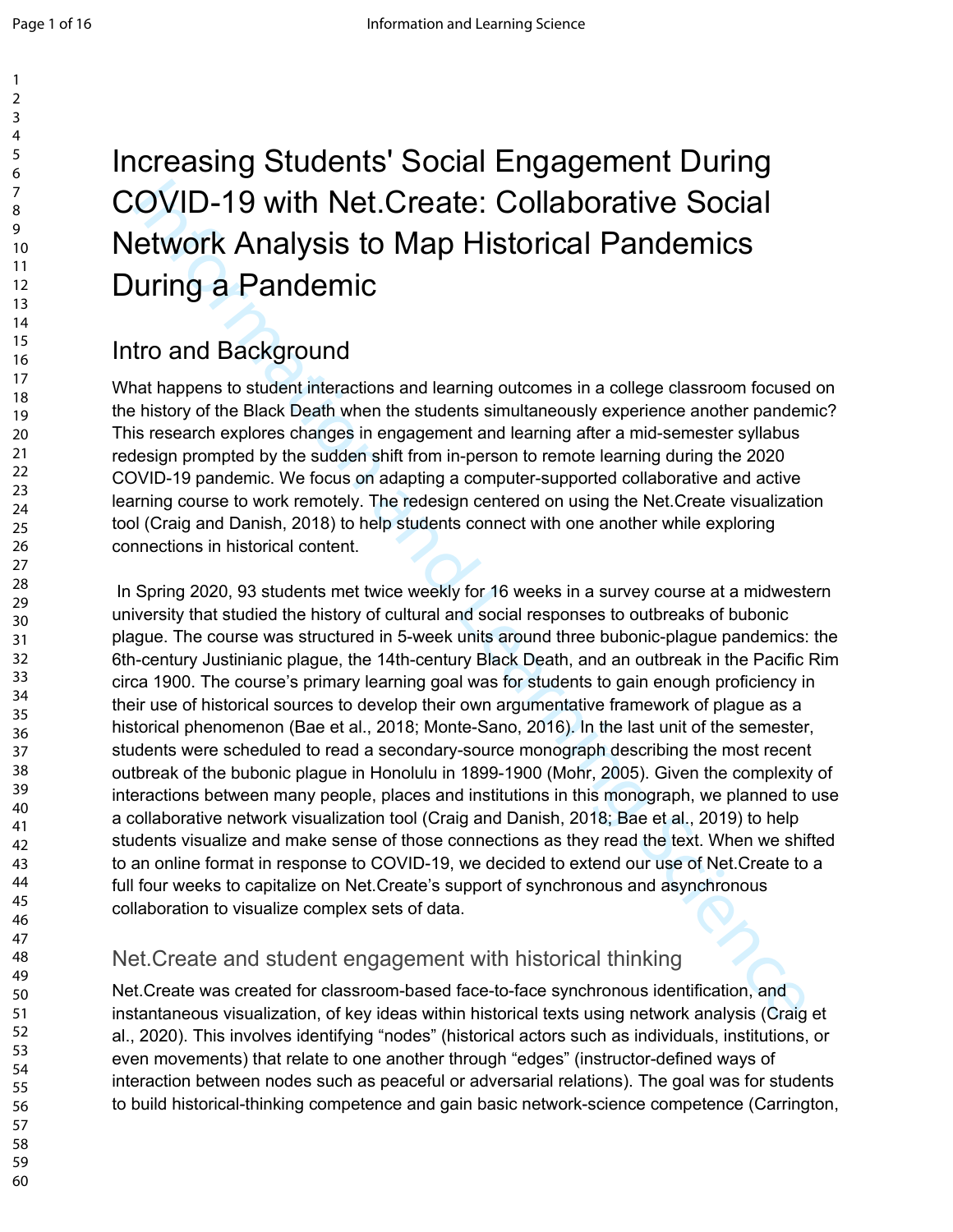Scott, and Wasserman, 2005), offering them network visualization that presented a multi-voiced interpretation of history that they could not have built alone.

The initial development and implementation of Net.Create drew on activity theory (Danish, 2013; Engeström, 1987) to leverage the benefits of computer-supported collaborative learning (CSCL) as a mediator for supporting students' collaborative engagement with history (Hmelo-Silver and Chinn, 2016). Collaboration can offer opportunities to engage deeply with disciplinary content because it requires students to reflect on their understanding to explain and justify their ideas to others (Gresalfi, 2009). Activity theory also highlights the importance of different divisions of labor (ways of organizing people's efforts) in shaping classroom activity. In this class, we encouraged the students to view learning tasks as a team effort, in which each student's contributions are respected (Sinha et al., 2015). This was facilitated in part by the shared representations, which further mediated these interactions by providing a focus for building and negotiating joint meaning (Jeong and Hmelo-Silver, 2016). Net.Create was designed to showcase collaborative effort, so that the nodes, edges, and notes that individual students entered are intrinsically connected to the contributions of peers. Figure 1 below represents the key mediators of activity we considered when implementing Net.Create. The research team visualized how the rules, tools, and division of labor were interconnected in this figure and used it to build and iteratively refine the elements of the Net.Create classroom activities.





*Figure 1. An activity triangle showing how we introduced new mediators to the activity system of a large lecture-hall history classroom in order to make new forms of collaborative activity possible.*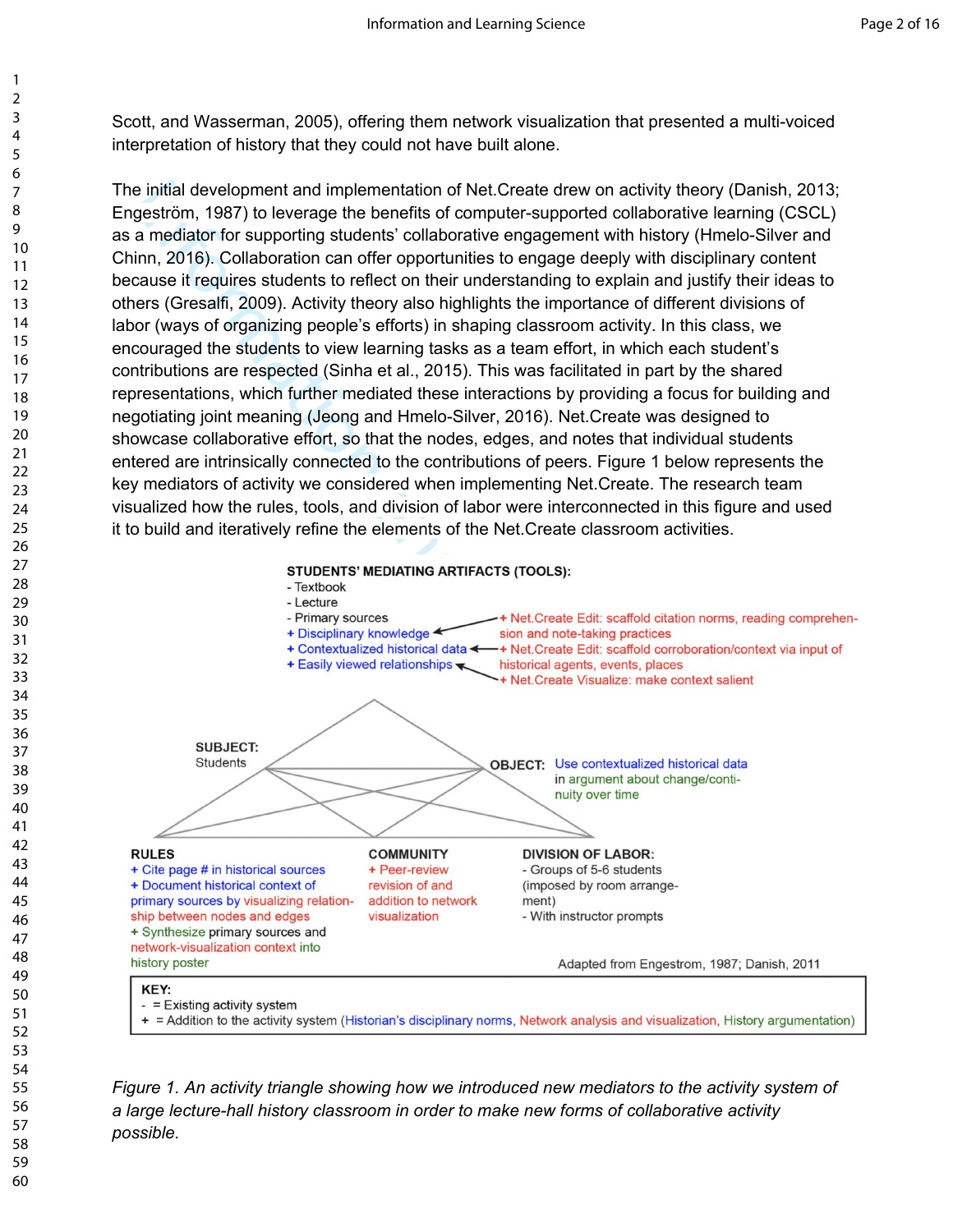The network graph at the heart of Net.Create (see Figure 2) is similar to popular concept mapping tools, which have consistently proven to support learning by engaging learners in identifying and exploring the relationships between key ideas in a domain (Schwendimann, 2015). Like earlier CSCL concept mapping tools that helped students connect evidence to aspects of their concept maps (Toth et al, ,2002), Net.Create supports students in linking each node to the course readings via a citation field. However, social network analysis (SNA) tools such as Net.Create are different from concept maps because the nature of the relationships is not metaphorical or based on similarity. They are formally pre-specified (by the researcher/instructor) and then measurements are calculated using this relational data (e.g., nodes are assigned a size based on the connections to them) showing relational features of both nodes and edges (Durland and Fredericks, 2005).

In prior research on Net.Create, students were most engaged when they revised nodes, edges, and comments previously added by their peers. We thus planned to begin the present study by providing students with a network already seeded with people, places, and events so they could focus attention on interpreting the ideas from the reading by adding edges to connect the nodes and describing the significance of both nodes and edges using attached comment fields (See Figure 2).



*Figure 2. Snapshots of the information offered by the Net.Create interface, including a table of all nodes and their significance notes (top), a list of edges connected to a particular node (left), and a visualization of how nodes are connected to one another (right).*

By offering students a collaboratively constructed "big picture" representation of the relationships between historical actors and events, we hypothesized we could improve undergraduate students' engagement with historical texts, which students often experience as dense and difficult to understand (Craig, 2017; Reisman, 2012; Voss and Silfies, 1996; Wineburg, 1991). Students' emotional engagement with history (e.g., empathy, curiosity,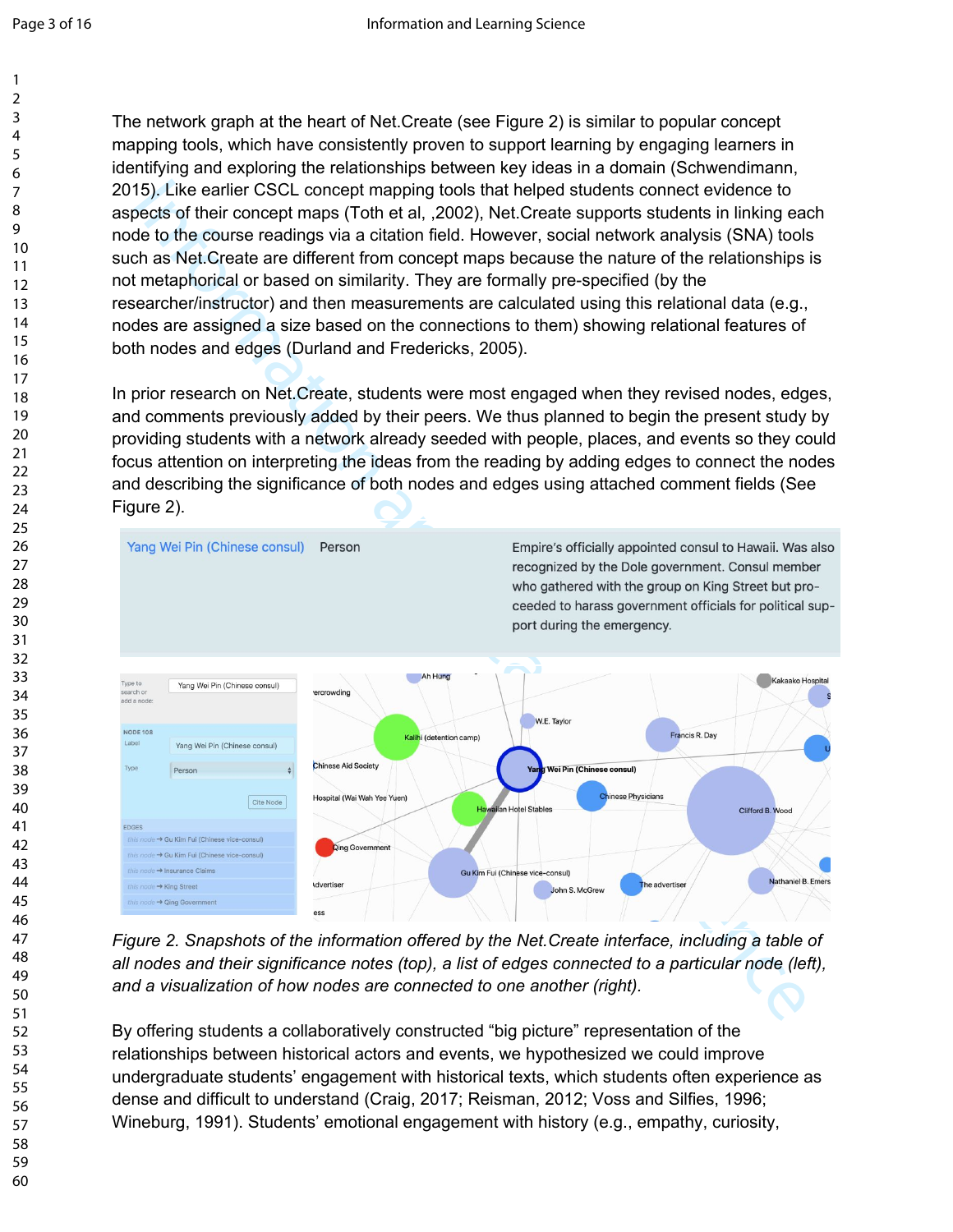enjoyment) can also influence their interpretation of historical texts, identification with people and experiences from the past, and their creation of links between past and present events (Sakr et al, 2016). Net.Create is designed to support socio-emotional engagement with historical events through the relationships that students create between nodes, which students can annotate with labels (e.g., friends, confidants, rivals) to help them visualize the meaningful relationships between historical figures. These annotations often describe emotionally charged relationships in historical texts (e.g., secret lovers, betrayals, and political power struggles). Collaborating to create the network allows students to explore how these seemingly discrete interactions between historical actors combine to create the historical context in which key events unfold.

# Design Goals

#### COVID Redesign: Preparing for remote learning

In week nine of the semester, the university announced a temporary shift to remote learning following an extended spring break. When we realized remote learning would continue indefinitely, we developed two surveys to help us understand students' engagement before and after the remaining activities. One set (Survey 1, *n* = 44) they completed in week 12 of the course, two weeks after the end of spring break and right before the first Net.Create assignment. The second set of questions (Survey 2, *n* = 49) was given at the end of the semester (week 16), after they had submitted final projects. The surveys consisted of ranking scale questions regarding their perceptions of social connection to classmates, as well as freeresponse questions where they could offer detailed explanations of collaboration experiences both before and after engaging with Net.Create (See Appendix A).

#### Learning about a pandemic in a pandemic: Maintaining student engagement and historical thinking

ents through the realtonships that students create between nodes, which students are<br>notate with labels (e.g., firends, confidants, rivals) to help them visualize the meaningful<br>etionships between historical figures. These Given that collaboration and socioemotional engagement with peers was a goal of the course, we wanted to maintain the group-centric design as we moved online. We used the activity triangle (see Figure 1) to structure our thinking around social engagement: we left students in their initial groups for the remainder of the semester, encouraging the use of virtual collaboration to preserve their small-group community. To support continued perspective sharing across groups in the online class, each student entered and revised data from a different set of 2–3 pages from the text. We then gave each group their own editable version of the class-created network so they could collaborative sort edges into categories based on the type of relationships they identified (e.g., social, political, economic). This design was intended to re-mediate the division of labor so that students could bring the benefits of a whole class network collaboration into their established small-group collaborations.

We also intentionally re-designed course activities to build on the emotional resonance of learning about a historical pandemic during the unfolding of COVID-19. To further support our evaluation of student historical thinking, weekly writing prompts asked students to provide a specific example from each week's historical reading and describe how they saw specific historical details from that example echoed in contemporary coverage of COVID-19. This was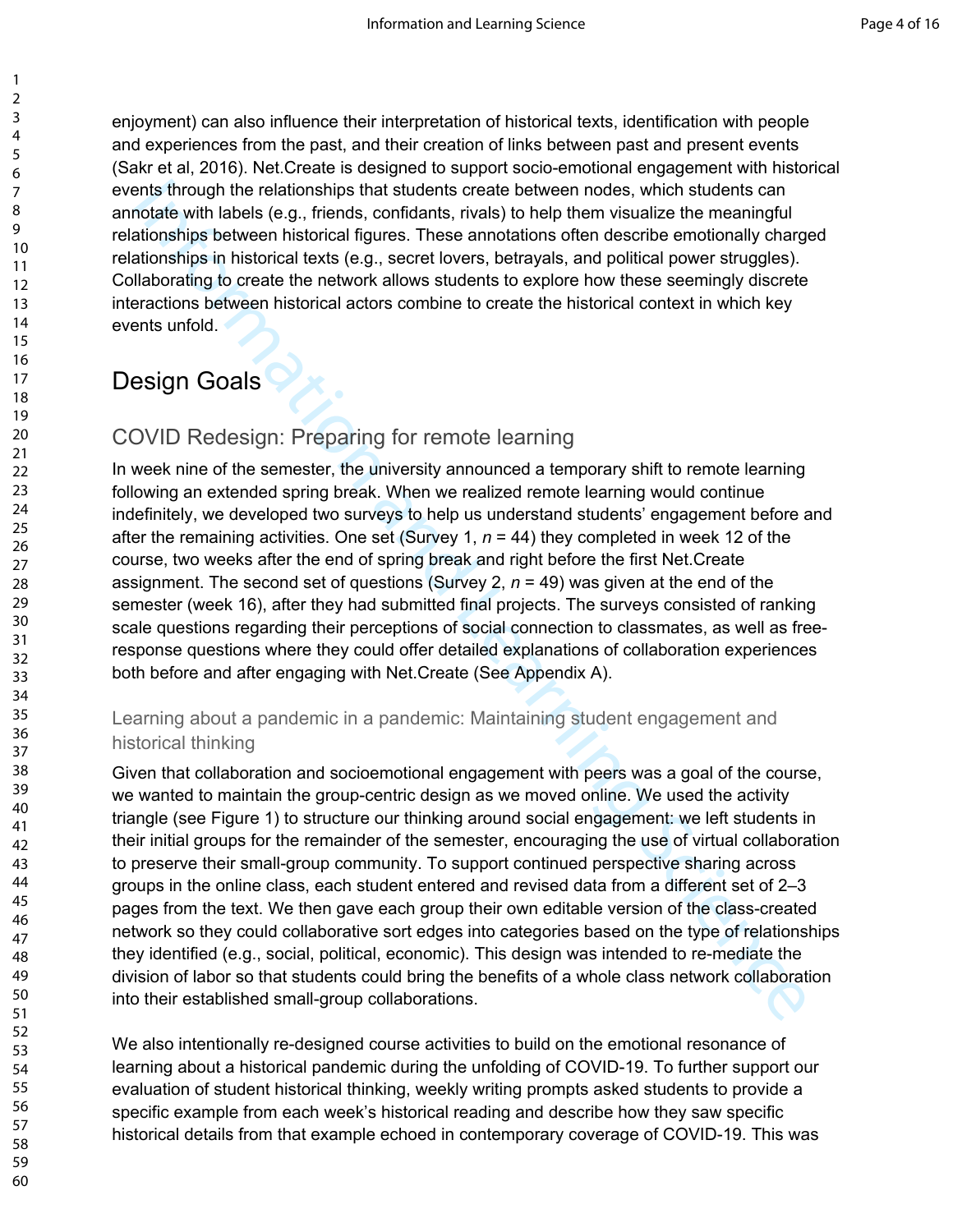intended to support students in improving their developing historical thinking skills. We also hoped these similarities would offer them a more robust empathetic understanding of how people in the past reacted to a pandemic and the lessons for the present-day situation.

#### Adapting the class and Net.Create to the new constraints

In previous Net.Create studies, our primary goal was to foster more complex historical thinking. While we retained this goal throughout the semester, the presence of COVID-19 in students' lives necessitated some rapid re-prioritization. Knowing the ongoing pandemic was taking a toll on students in a myriad of ways, our re-designed online course activities sought to draw out the synergies of these overlapping experiences for learning and highlight the upsides of taking a course about pandemics in a pandemic

We also made changes to the Net.Create software itself to help scaffold remote engagement and ease students' experience with the tool in isolation. A new category field supported students in collaboratively identifying patterns in how different nodes interacted with each other. Improving sort and find option and an added a citation feature helped students easily reference nodes and edges in the reading to encourage discussion and good citation practices. We also provided a local version so that students with limited internet access could work with the network offline and update it the next time they had a stable connection.

## Evaluation of Student Experiences

To understand how students' online class activities influenced their engagement with both the history and each other, we first analyzed students' quantitative rankings of collaboration experiences. We then inductively coded students' free-response surveys, looking for ideas about collaboration, experiences with Net.Create, and historical comparisons between COVID-19 and past pandemics (See Appendix B). Below, we discuss the most prevalent themes that emerged.

#### Changes in Engagement

algoting the class and Net. Create to the new constraints<br>previous Net. Create studies, our primary goal was to foster more complex historical thinkin<br>learline we retained this goal throughout the semester, the presence o Across the final four course weeks, students (*n* = 49) reported a statistically significant increase in their feelings of social engagement with peers ( $M = 6.94$ ,  $SD = 1.88$ ) to post ( $M = 7.63$ ,  $SD =$ 1.59,  $t(48) = 3.01$ ,  $p < .01$ <sup>1</sup>. Social engagement was defined by two Likert-scale items measuring how connected students felt to peers, as well as how much they felt they could learn from peers' ideas and perspectives. Given that many students (36) on Survey 1 reported concerns about online collaboration, this improvement in reported connectedness highlights that though students often find group work frustrating in typical classroom contexts, it can anchor social interaction in uncertain times.

Based on students' qualitative responses to Survey 2 (*n* = 49), a key factor influencing increased social engagement was the sense of purpose and social responsibility that Net.Create assignments offered. Eight students reported feeling that each student in the class had something meaningful to contribute to the whole-class network, and six students reported

<sup>&</sup>lt;sup>1</sup> Missing pre-test scores were imputed using the group mean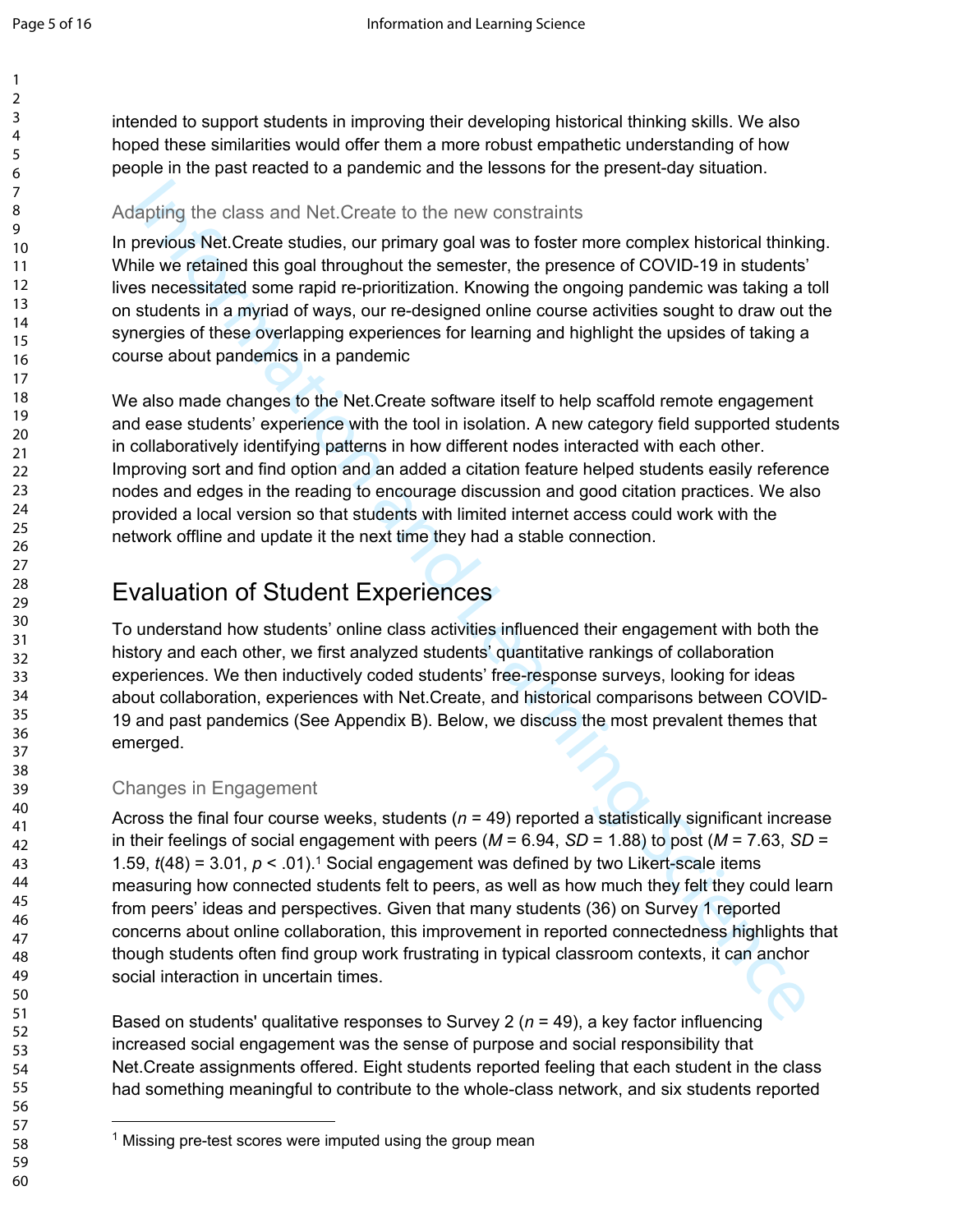increased motivation to participate in network creation because their own and their peers' final projects depended on detailed and accurate entries. Twenty-six students explicitly discussed learning historical details from connections and explanations of significance made by peers. Students also highlighted network features that supported peer learning: making connections between ideas more visible (24 students); revealing unexpected relationships between people and events (14); and uncovering key factors at play in important events' causes and effects (11). Data entry processes also likely encouraged group cohesion: seven of the 16 groups reported they independently chose to enter data via group Zoom calls.

#### Changes in Historical Reasoning

| Students also highlighted network features that supported peer learning: making connections<br>between ideas more visible (24 students); revealing unexpected relationships between people                                                                                                                                                                                                                                                                                                                                                                                                                                                                                                                                                                                                                                                                                                                                                                                                                                                                                                                                                                                                                                                           |                                        |                                   |  |  |
|------------------------------------------------------------------------------------------------------------------------------------------------------------------------------------------------------------------------------------------------------------------------------------------------------------------------------------------------------------------------------------------------------------------------------------------------------------------------------------------------------------------------------------------------------------------------------------------------------------------------------------------------------------------------------------------------------------------------------------------------------------------------------------------------------------------------------------------------------------------------------------------------------------------------------------------------------------------------------------------------------------------------------------------------------------------------------------------------------------------------------------------------------------------------------------------------------------------------------------------------------|----------------------------------------|-----------------------------------|--|--|
| and events (14); and uncovering key factors at play in important events' causes and effects                                                                                                                                                                                                                                                                                                                                                                                                                                                                                                                                                                                                                                                                                                                                                                                                                                                                                                                                                                                                                                                                                                                                                          |                                        |                                   |  |  |
| (11). Data entry processes also likely encouraged group cohesion: seven of the 16 groups<br>reported they independently chose to enter data via group Zoom calls.                                                                                                                                                                                                                                                                                                                                                                                                                                                                                                                                                                                                                                                                                                                                                                                                                                                                                                                                                                                                                                                                                    |                                        |                                   |  |  |
|                                                                                                                                                                                                                                                                                                                                                                                                                                                                                                                                                                                                                                                                                                                                                                                                                                                                                                                                                                                                                                                                                                                                                                                                                                                      |                                        |                                   |  |  |
|                                                                                                                                                                                                                                                                                                                                                                                                                                                                                                                                                                                                                                                                                                                                                                                                                                                                                                                                                                                                                                                                                                                                                                                                                                                      | <b>Changes in Historical Reasoning</b> |                                   |  |  |
| Though our focus understandably shifted toward supporting positive student experiences, we<br>also hoped these socio-emotional considerations would support student historical-thinking skills.<br>To that end, we also scored the accuracy and historical significance of student work. In earlier<br>studies, we negotiated interrater reliability on the complexity of students' attempts to recreate<br>historical context in historical-significance entries in the network to 100% agreement. This<br>measure (see Appendix C) positively correlated with how well students performed on their final<br>historical-argumentation paper (Craig et al., 2020). The same two raters drew on that<br>experience, and content expertise as instructors or previous instructors of this Black Death<br>course, to divide coding responsibilities in this study. One rater coded how effective student<br>historical thinking was in historical-significance entries in the Spring 2020 Plague and Fire<br>network. The other coded weekly reading responses that compared historical readings to<br>contemporary coverage of COVID-19. Ratings of 3 or above met the instructor's requirements<br>for accurate identification of historical details. |                                        |                                   |  |  |
| Significance rating                                                                                                                                                                                                                                                                                                                                                                                                                                                                                                                                                                                                                                                                                                                                                                                                                                                                                                                                                                                                                                                                                                                                                                                                                                  | <b>Network</b><br>Entries $(n=546)$    | Reading<br>responses<br>$(n=180)$ |  |  |
| 5: clear, accurate historical detail plus clear, accurate<br>historical causality described for novice reader                                                                                                                                                                                                                                                                                                                                                                                                                                                                                                                                                                                                                                                                                                                                                                                                                                                                                                                                                                                                                                                                                                                                        | $42\%$ (n=232)                         | $29\% (n=52)$                     |  |  |
| 4: clear, accurate historical detail plus historical<br>causality, in vague terms requiring pre-existing                                                                                                                                                                                                                                                                                                                                                                                                                                                                                                                                                                                                                                                                                                                                                                                                                                                                                                                                                                                                                                                                                                                                             |                                        |                                   |  |  |
| knowledge                                                                                                                                                                                                                                                                                                                                                                                                                                                                                                                                                                                                                                                                                                                                                                                                                                                                                                                                                                                                                                                                                                                                                                                                                                            | 27% (149)                              | 21% (37)                          |  |  |
| 3: accurate, but vague, historical detail and historical<br>causality requiring pre-existing knowledge                                                                                                                                                                                                                                                                                                                                                                                                                                                                                                                                                                                                                                                                                                                                                                                                                                                                                                                                                                                                                                                                                                                                               | 20% (109)                              | 22% (40)                          |  |  |
| 2: accurate, but vague, historical detail only                                                                                                                                                                                                                                                                                                                                                                                                                                                                                                                                                                                                                                                                                                                                                                                                                                                                                                                                                                                                                                                                                                                                                                                                       | 7% (38)                                | 28% (51)                          |  |  |
| 1: inaccurate historical detail or too-general description                                                                                                                                                                                                                                                                                                                                                                                                                                                                                                                                                                                                                                                                                                                                                                                                                                                                                                                                                                                                                                                                                                                                                                                           | $3\%$ (18)                             | 0                                 |  |  |

Notably, 90% of the Net.Create significance entries met historical-thinking requirements and nearly 70% exceeded requirements. By comparison, 50% of the weekly reading responses exceeded requirements. Although the reading responses prompt students to consider pastpresent connections, Net.Create's visualizations and data tables expose detail and context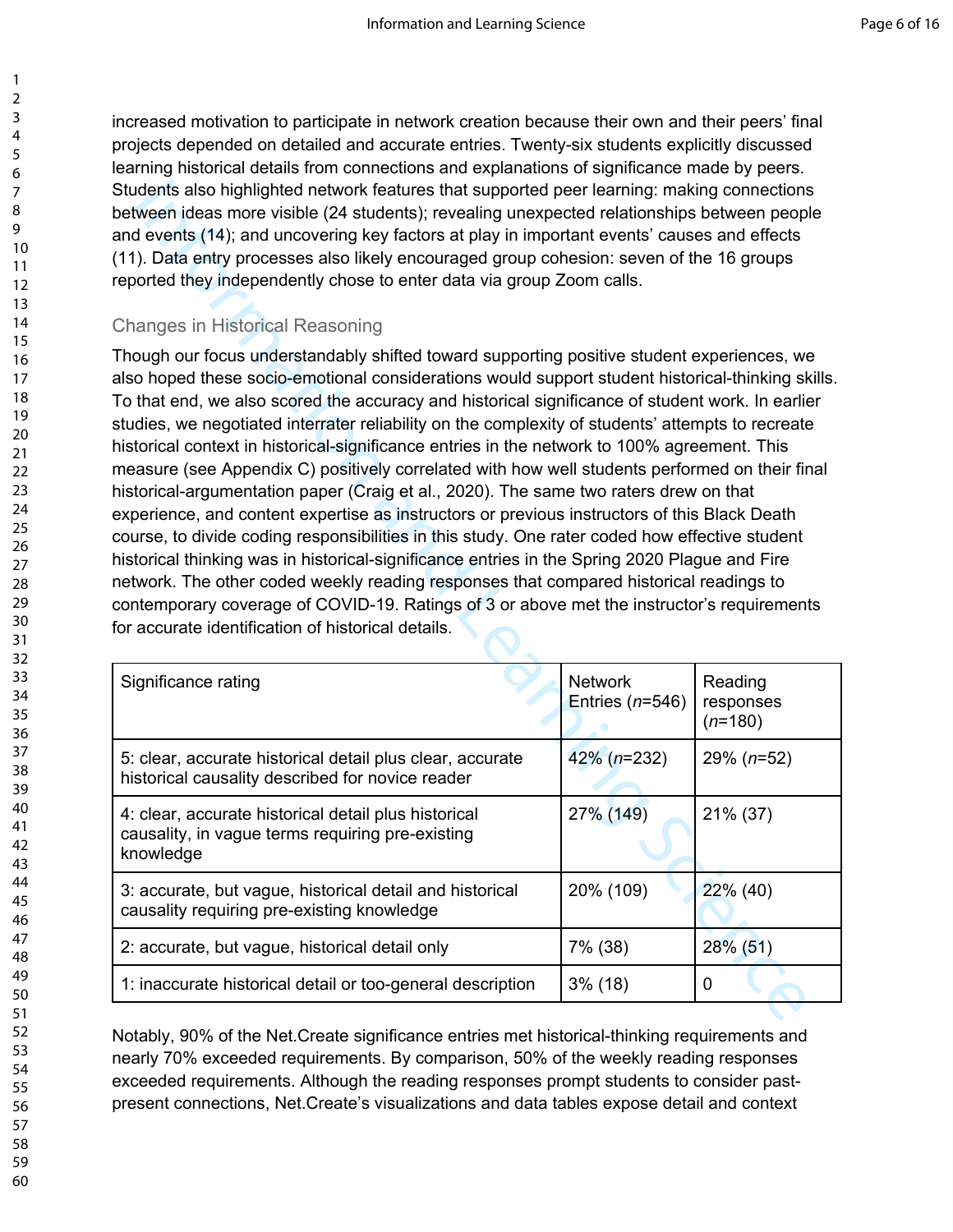simultaneously, encouraging students to think more explicitly about connections and causality in the network entries.

The reading responses supported a more personal engagement with the historical dimensions of students' pandemic-remote-learning experience. In open-ended analysis of the 89 reading responses that exceeded instructor requirements, two patterns emerged: 12 students commented on specific racial or colonial issues that shaped past plague outbreaks and had COVID-19 parallels. Likewise, 30 responses pushed back against simple historical progressivism, reflecting that people today are not "better" than historical figures. One student notes, How could it be that a plague wipes out an entire population and that no one finds a cure? But now, I'm understanding how hard it is even ... with technology and the best scientists that it is still difficult to find these medicines and supplies." Six of the 89 responses included the emergence of both perspectives.

e reading responses supported a more personal engagement with the histotical dimension<br>tudents and mention and a more personal engagement with the histotical dimension<br>students parameter-mode-learning experience. In open-e Experiencing quarantine as they read about historical pandemics also seemed to offer students a new emotional link to historical texts, facilitating student ease with the difficult task of understanding historical perspectives (Craig, Mahoney and Danish, 2017; Endacott and Brooks, 2013). Students saw a variety of emotions in the reading, including fear, uncertainty, loneliness, and helplessness. Students also noted surprising similarities in past responses to bubonic plague and present responses to COVID-19 (S1: 14; S2: 9), including evidence of people avoiding contact with others out of fear (S1: 17; S2: 10) or ignoring quarantine restrictions (S1: 7; S2: 4). They also noted broader societal patterns, including wide-reaching economic impacts (S1: 13; S2: 5) and the frustratingly similar ways in which people, both past and present, responded to pandemics with racism and xenophobia (S1: 3; S2: 21).

Based on students' reported experiences with Net.Create on Survey 2, several aspects of the software tool likely contributed to students' mutually beneficial reflections on their readings and personal experiences. Students reported that Net.Create helped to organize their initial ideas, and then to search for evidence as they constructed historical arguments for assignments (15 students). The network also made it easier to understand events in the reading (6) and think deeply about the contexts surrounding these events (10). The network helped students to uncover and follow political, social, and economic patterns in the reading and facilitated student appreciation for those patterns in their present-day surroundings.

## Redesign Implications

We see three key takeaways for supporting hybrid and online learning. First, students benefit from personal connections to both content and peers as they explore historical content and contexts. This is well known, but rarely explicitly addressed in higher education (Díaz et al., 2012). In future classes, we will introduce students to each other using a team-building Net.Create activity that documents and visualizes social and cultural ties in the classroom. We hope this will support student connections between their experiences and subsequent historical network creation in Net. Create<sup>2</sup>. Second, focused practice on one tool reduces student burden

 $2$  This idea emerged in ongoing work with Dr. Rebecca Neri where we explore the potential use of Net.Create to help surface learners' Funds of Knowledge and Funds of Identity (Neri, 2020).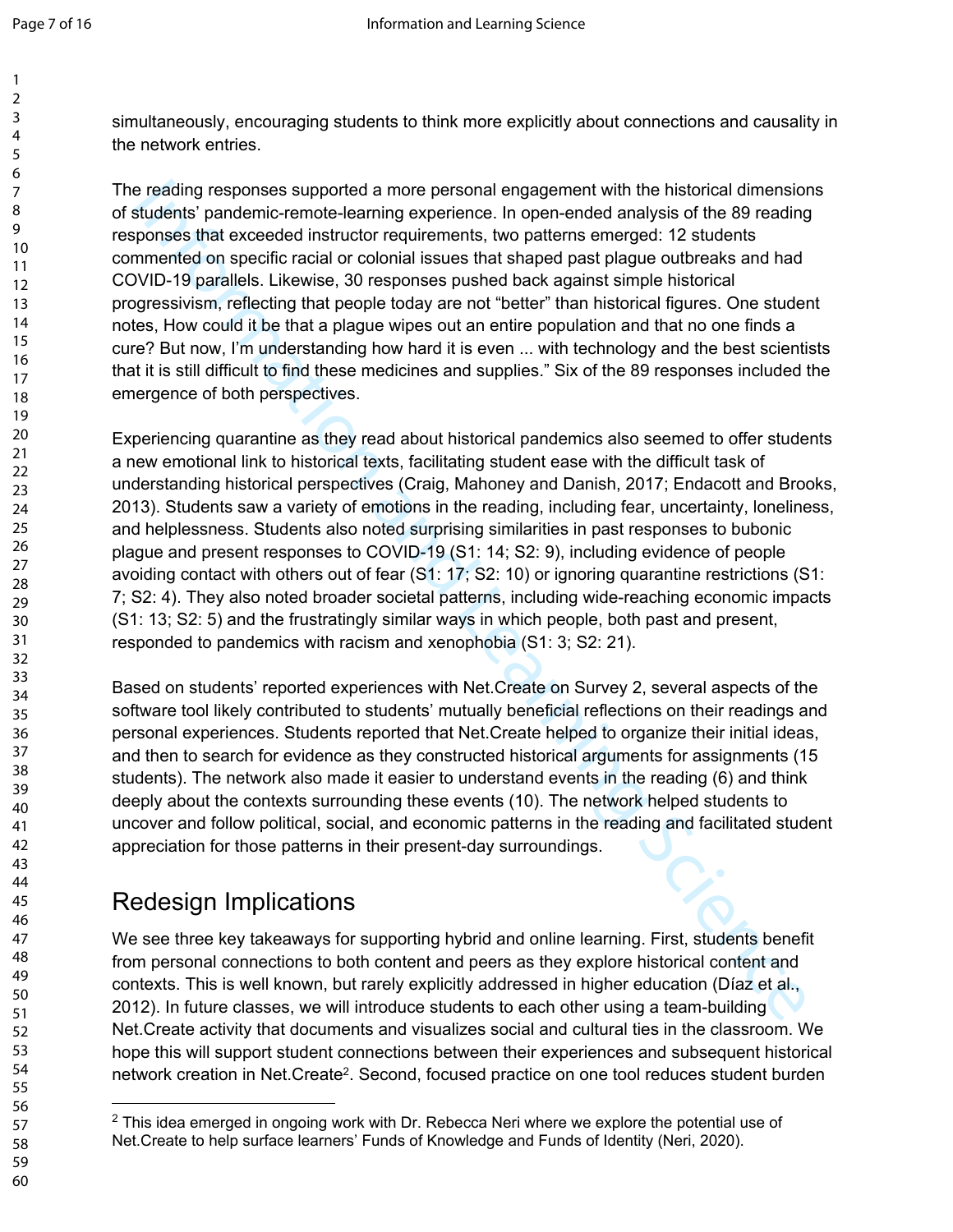dentis appear to want more, not less, group interaction while working remotely, provided its<br>littlated well. While we initially interded for students bue Net Create individually, many<br>pups self-organized a collaborative ac and allows the practice to support deeper reflection on the nature of the discipline. Although most students report finding Net.Create easy to use, we can support more fluid use of Net.Create by introducing it earlier in the semester and incorporating it in other activities. Finally, students appear to want more, not less, group interaction while working remotely, provided it is facilitated well. While we initially intended for students to use Net.Create individually, many groups self-organized a collaborative activity to discuss their ideas. We will capitalize on this trend by explicitly promoting it. In short, we have found it is possible to bring students closer together in these challenging times and avoid student frustrations with traditional "group work" by supporting collaborative learning using Net.Create and a mix of individual and group contributions.

## References

- Bae, H., Craig, K., Danish, J., Hmelo-Silver, C., Uttamchandani, S., and Szostalo, M. (2019), "Mediating collaboration in history with network analysis", In: Lund, K., Niccolai, G. P., Lavoué, E., Gweon, C. H., and Baker, M. (Eds.), A *Wide Lens: Combining Embodied, Enactive, Extended, and Embedded Learning in Collaborative Settings, 13th International Conference on Computer Supported Collaborative Learning (CSCL) 2019, Volume 2,* International Society of the Learning Sciences, pp. 949-950.
- Bae, H., Xia, F., Chen, Y., Craig, K., and Hmelo-Silver, C. (2018), "Developing historical thinking in PBL class supported with synergistic scaffolding", In: Kay, J. and Luckin, R. (Eds.) *Rethinking Learning in the Digital Age: Making the Learning Sciences Count, 13th International Conference of the Learning Sciences (ICLS) 2018, Volume 1,* International Society of the Learning Sciences.
- Carrington, P. J., Scott, J., and Wasserman, S. (Eds.). (2005) *Models and Methods in Social Network Analysis.* Cambridge University Press.
- Craig, K. (2017), "Analog tools in digital history classrooms: An activity-theory case study of learning opportunities in digital humanities", *International Journal for the Scholarship of Teaching and Learning,* Vol. 11 No. 1, pp. 1-9.
- Craig, K. and Danish, J. (2018) *Net.Create* [Computer software]. Available from Netcreate.org [2018].
- Craig, K., Danish, J., Humburg, M., Szostalo, M., McCranie, A., and Hmelo-Silver, C. (2020), "Net.Create: Network analysis in collaborative co-construction of historical context in a large undergraduate classroom", Paper to be presented at the International Conference of the Learning Sciences (ICLS), Nashville, TN.
- Craig, K., Mahoney, C., and Danish, J. A. (2017), "Correcting for presentism in student reading of historical accounts through digital-history methodologies", Paper presented at the Annual Meeting of the American Educational Research Association, San Antonio, TX.
- Danish, J. A. (2013), "Designing for technology enhanced activity to support learning", *The Journal of Emerging Learning Design, Vol. 1*, pp. 2-7.
- Díaz, A., Middendorf, J., Pace, D., and Shopkow, L. (2012), "The history learning project: A department "decodes" its students", *The Journal of American History,* Vol. 94 No. 4, pp. 1211-1224.
- Durland, M. M., and Fredericks, K. A. (2005), "An introduction to social network analysis", *New Directions for Evaluation*, Vol. 105, pp. 5-13.
- Endacott, J. and Brooks, S. (2013), "An updated theoretical and practical model for promoting historical empathy", *Social Studies Research and Practice,* Vol. 8, pp. 41-58.
- Engeström, Y. (1987) *Learning by Expanding: An Activity-Theoretical Approach to Developmental Research.* Orienta-Konsultit Oy.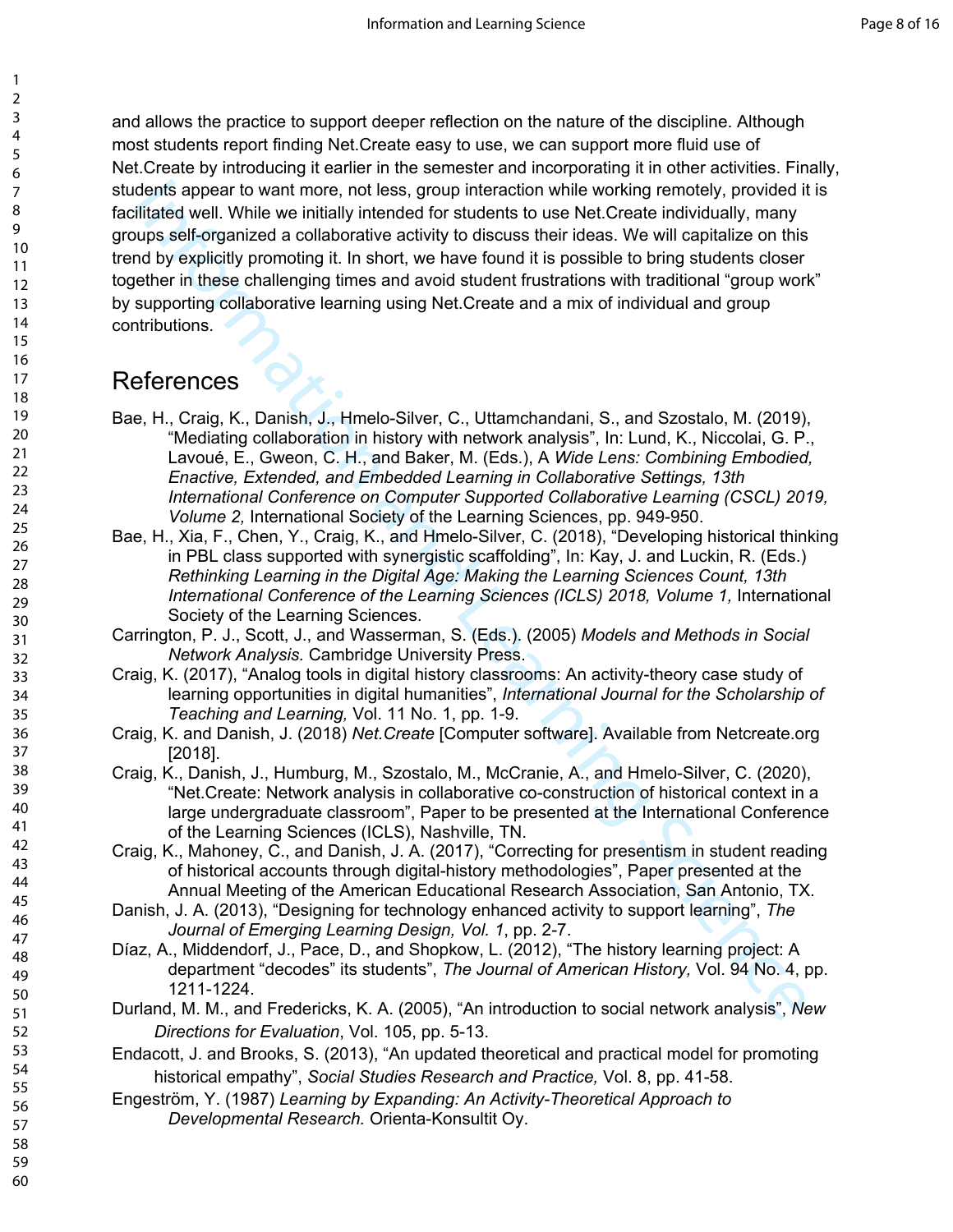| $\mathbf{1}$   |                                                                                                   |
|----------------|---------------------------------------------------------------------------------------------------|
| $\overline{2}$ |                                                                                                   |
| 3              | Gresalfi, M. (2009), "Taking up opportunities to learn: Constructing dispositions in mathematics  |
| 4              | classrooms", Journal of the Learning Sciences, Vol. 18 No. 3, pp. 327-369.                        |
| 5              | Hmelo-Silver, C. E. and Chinn, C. A. (2016), "Collaborative Learning", In: Anderman, E. and       |
| 6              |                                                                                                   |
| $\overline{7}$ | Corno, L. (Eds.) Handbook of Educational Psychology. 3rd ed. Routledge.                           |
| 8              | Jeong, H. and Hmelo-Silver, C. E. (2016), "Seven affordances of CSCL technology: How can          |
| 9              | technology support collaborative learning", Educational Psychologist, Vol. 51, pp. 247-265.       |
| 10             | Mohr, J. C. (2005) Plague and Fire: Battling Black Death and the 1900 Burning of Honolulu's       |
| 11             | Chinatown. Oxford University Press.                                                               |
| 12             | Monte-Sano, C. (2016), "Argumentation in history classrooms: A key path to understanding the      |
| 13             | discipline and preparing citizens", Theory Into Practice, Vol. 55 No. 4, pp. 311-319.             |
| 14             |                                                                                                   |
| 15             | Neri, R. C. (2020), Using network visualization and shared funds of knowledge to support the      |
| 16             | design of culturally relevant mathematics inquiry. [Grant proposal submitted for funding].        |
| 17             | Learning Sciences, Indiana University.                                                            |
| 18             | Reisman, A. (2012), "Reading like a historian: A document-based history curriculum intervention   |
| 19             | in urban high schools", Cognition and Instruction, Vol. 30 No. 1, pp. 86-112.                     |
| 20             | Sakr, M., Jewitt, C., and Price, S. (2016), "Mobile experiences of historical place: A multimodal |
| 21             | analysis of emotional engagement", Journal of the Learning Sciences, Vol. 25 No. 1, pp.           |
| 22             | 51-92.                                                                                            |
| 23             | Schwendimann, B. A. (2015), "Concept maps as versatile tools to integrate complex ideas:          |
| 24             | From kindergarten to higher and professional education", Knowledge Management & E-                |
| 25             |                                                                                                   |
| 26             | Learning: An International Journal, Vol. 7 No. 1, pp. 73-99.                                      |
| 27             | Sinha, S., Rogat, T. K., Adams-Wiggins, K. R., Hmelo-Silver, C. E. (2015), "Collaborative group   |
| 28             | engagement in a computer-supported inquiry learning environment", International Journal of        |
| 29             | Computer-Supported Collaborative Learning, Vol. 10, pp. 273-307.                                  |
| 30             | Toth, E. E., Suthers, D. D. and Lesgold, A. M. (2002), ""Mapping to know": The effects of         |
| 31             |                                                                                                   |
| 32             | representational guidance and reflective assessment on scientific inquiry", Science               |
| 33             | Education, Vol. 86, pp. 264-286.                                                                  |
| 34             | Voss, J. F. and Silfies, L. N. (1996), "Learning from history text: The interaction of knowledge  |
| 35             | and comprehension skill with text structure", Cognition and Instruction, Vol. 14 No. 1, pp.       |
| 36             | 45-68.                                                                                            |
| 37             | Wineburg, S. S. (1991), "On the reading of historical texts: Notes on the breach between school   |
| 38             | and academy", American Educational Research Journal, Vol. 28 No. 3, pp. 495-519.                  |
| 39             |                                                                                                   |
| 40             |                                                                                                   |
| 41             | Appendix A: Survey 1 & Survey 2 Questions                                                         |
| 42             |                                                                                                   |
| 43             | Pre-Post Likert-scale Items for Social Engagement                                                 |
| 44             |                                                                                                   |
| 45             | To what extent do you agree or disagree with the following statements about your experiences      |
| 46             | in this class? (1=Strongly Disagree, $5 =$ Strongly Agree)                                        |
| 47             |                                                                                                   |
| 48             |                                                                                                   |
| 49             | 1. I feel connected to my classmates in [Class name]                                              |
| 50             |                                                                                                   |
| 51             | 2. Class activities have helped me learn from my classmates' perspectives/interpretations         |
| 52             | of history                                                                                        |
| 53             |                                                                                                   |
| 54             | Survey 1 (Week 12): Free-Response Questions                                                       |
| 55             |                                                                                                   |
| 56             | 1. What connections do you see between the events of the black plague that you are                |
| 57             | learning about in class and the current COVID-19 pandemic?                                        |
| 58             |                                                                                                   |
|                |                                                                                                   |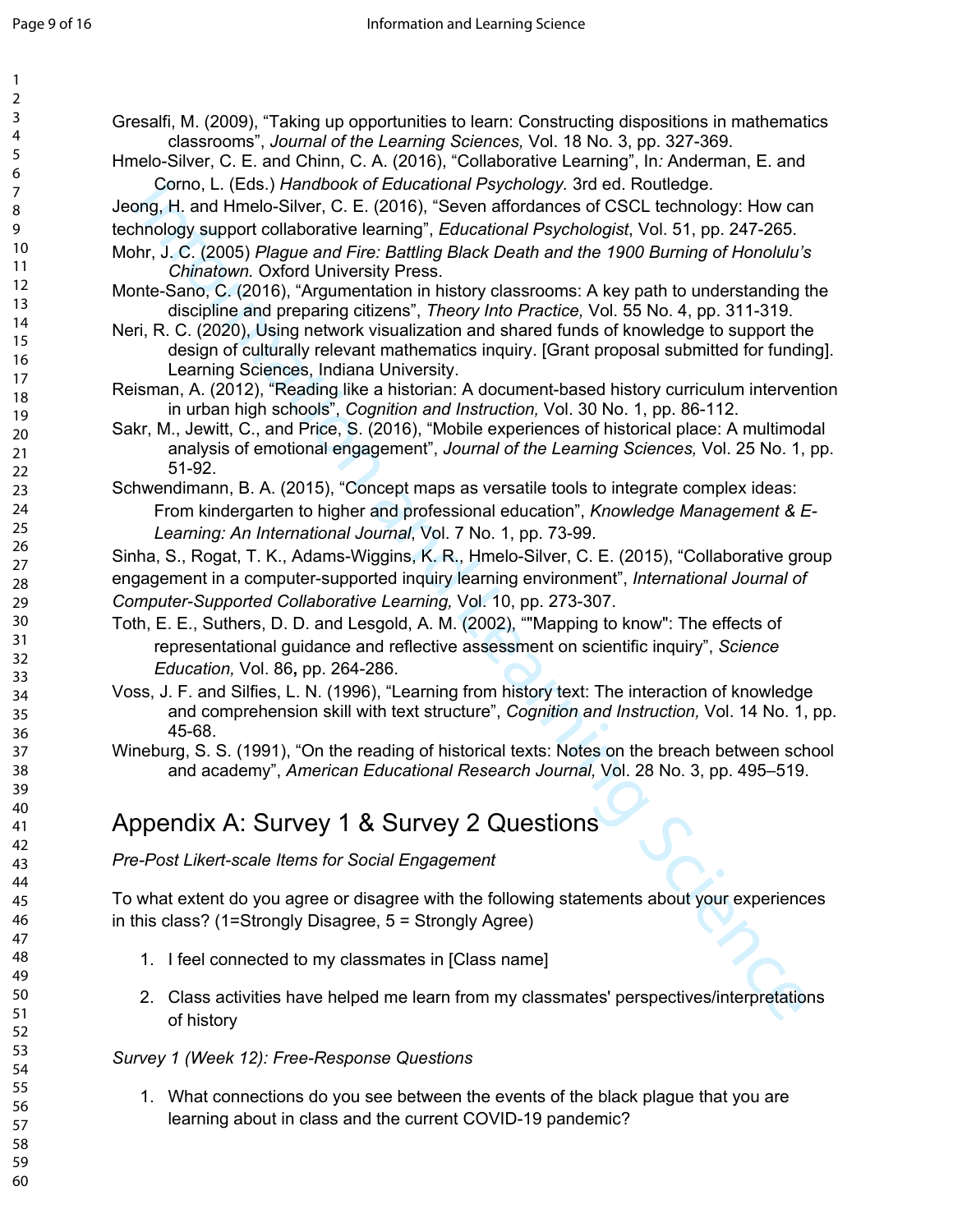- 2. Has your work in class (either before spring break, after spring break, or both) impacted how you are thinking about the current pandemic and related events? If so, how?
- 3. Consider your interactions during the *in-person classes* before spring break. What was it like to collaborate with your peers during in-class activities? Did you feel that you could learn from your classmates' different perspectives on historical events? Why or why not?
- 4. Consider your interactions in the *online version of the class* since we have returned from spring break. What has it been like to collaborate with your peers during online activities? Do you feel that you can learn from your classmates' different perspectives on historical events? Why or why not?

#### *Survey 2 (Week 16): Free-Response Questions*

- 1. Think for a moment about the final network that your group created and the ways that you categorized nodes and edges. What big picture connections do you see between the events of the black plague that you learned about in class and the current COVID-19 pandemic?
- 2. Consider your interactions with your classmates while creating and revising networks. What was it like to collaborate with your peers during online activities? Did you feel that you could learn from your classmates' different perspectives on historical events through the process of adding and revising nodes and edges? Why or why not?
- 3. How did the network that the class created using the *Plague and Fire* text impact your thinking about the historical events of that time period?
- 4. Was entering data for two pages of the *Plague and Fire* text a manageable assignment for you, in the context of all the work you had to do for other classes? Did you feel motivated to participate in the network creation? Why or why not?
- 3. Consider your interactions abien *m*-person classes befores sping break. What was the science sping to the formation and the original technical events? Why or why reflect that we say that the onlign version of the das 5. We know that having course assignments that are strongly related to current events such as a pandemic can be both interesting and upsetting for different people and at different times. If you feel comfortable discussing some of these emotional reactions, we would appreciate hearing your perspectives on the benefits and drawbacks of taking a course that resonates with the events of the moment.

If you are comfortable sharing, in what ways did current events surrounding COVID-19 impact how you felt about the *Plague and Fire* text that you read in class? In what ways did these feelings influence your work on class assignments and collaborations with your group?

If you are uncomfortable answering this question, you may leave it blank.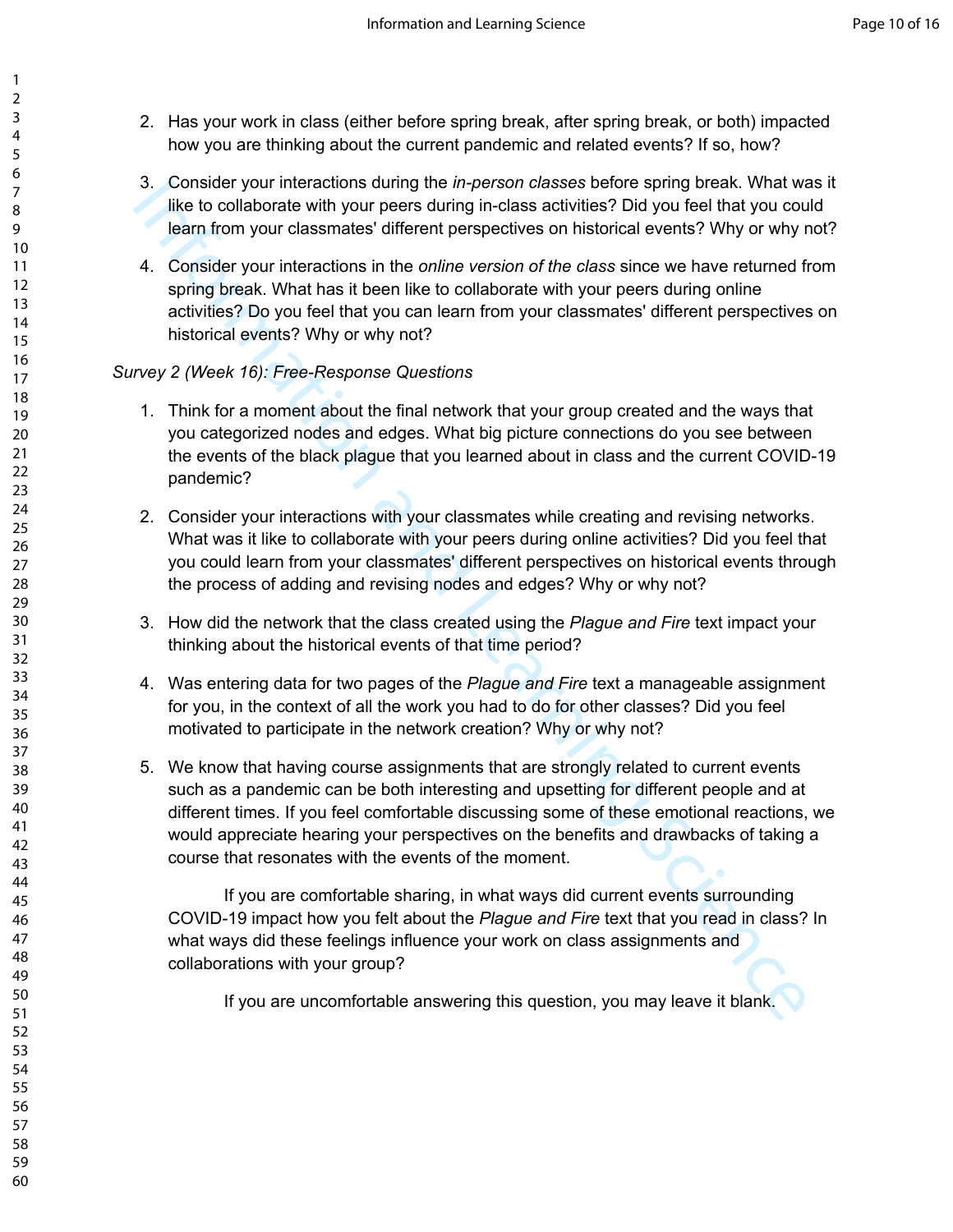# Appendix B: Codes Generated During Inductive Coding of Survey 1 & 2 Free-Response Questions

| <b>Code Name</b>                                             | <b>Definition of Code</b>                                                                                                                                                                                                      | <b>Example from survey</b><br>responses                                                                                                                                                                                                                                                                                                              |
|--------------------------------------------------------------|--------------------------------------------------------------------------------------------------------------------------------------------------------------------------------------------------------------------------------|------------------------------------------------------------------------------------------------------------------------------------------------------------------------------------------------------------------------------------------------------------------------------------------------------------------------------------------------------|
|                                                              | <b>Reflections on Networks and Online Collaboration</b>                                                                                                                                                                        |                                                                                                                                                                                                                                                                                                                                                      |
| Difficulty of Online<br>Collaboration                        | Reported concerns about online<br>collaboration being more difficult /<br>less useful that in-person learning                                                                                                                  | "It is definitely a challenge to<br>collaborate during this time of<br>online learning. The feedback<br>and communication is not as<br>immediate or consistent, as<br>being at home removes some<br>of the responsibility of making<br>sure schoolwork gets handled,<br>and this is somewhat a<br>byproduct of the times we are in<br>now."          |
| Importance of<br><b>Individual Network</b><br><b>Entries</b> | Discussion about how each<br>student in the class had something<br>meaningful to contribute to the<br>whole-class network                                                                                                      | "It was helpful to see how all of<br>our nodes and edges<br>connected and how we would<br>piece things together. Each<br>person had something<br>important to add to each other's<br>nodes."                                                                                                                                                         |
| Contributing to Final<br>Projects / Shared<br><b>Notes</b>   | Student noted that their increased<br>motivation to participate in network<br>creation was due to the fact that<br>they and their classmates needed<br>a dependable and detailed<br>network to succeed in class<br>assignments | "I felt like I was contributing to<br>something that would help not<br>only myself but everyone in the<br>class which definitely motivated<br>me more to do the assignment."                                                                                                                                                                         |
| Learn from Peers                                             | Discussion about how they could<br>learn historical details from the<br>connections their peers made in<br>the network and the explanations<br>of the significance of nodes made<br>in peer annotations                        | "It was interesting to see what<br>all my other classmates found<br>significant within the book.<br>Using Net. Create helped me<br>see other points of view and<br>how people reacted to the book<br>or what key points they picked<br>out. I feel like revising and<br>adding nodes and edges helped<br>me because I could see others<br>thoughts." |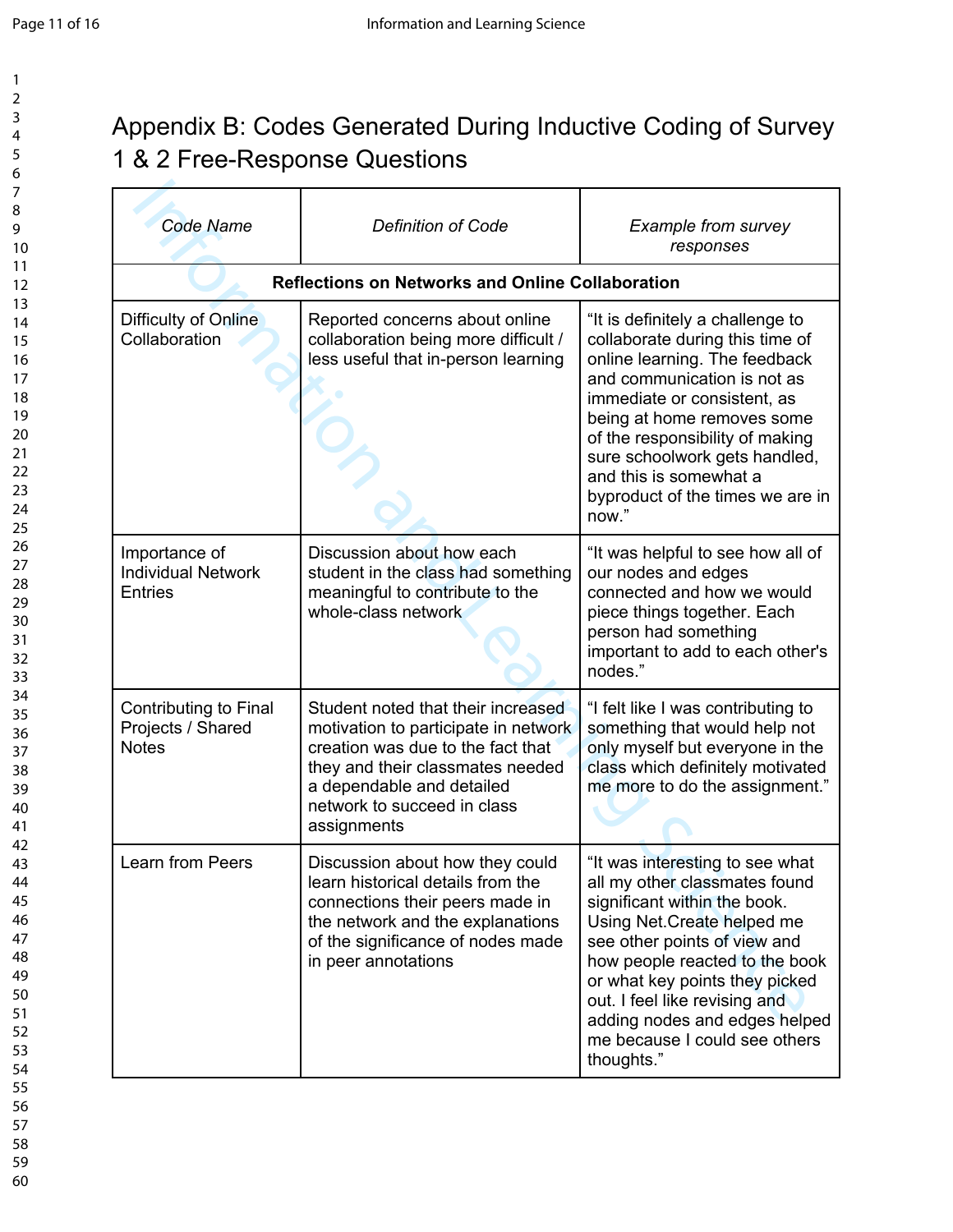| Network made<br><b>Connections Visible</b>               | Explanation of how the network<br>helped make connections between<br>ideas more visible                                                                                   | "It was really cool to see the<br>network come together as one<br>big network, I feel like it really<br>helped me understand the<br>connections between all of the<br>moving parts in this story."                                                                                                                                                                                                                                                                                                                                            |
|----------------------------------------------------------|---------------------------------------------------------------------------------------------------------------------------------------------------------------------------|-----------------------------------------------------------------------------------------------------------------------------------------------------------------------------------------------------------------------------------------------------------------------------------------------------------------------------------------------------------------------------------------------------------------------------------------------------------------------------------------------------------------------------------------------|
| Saw Unexpected<br>Connections                            | Student mentioned that the<br>network revealed unexpected<br>relationships between people,<br>events, and ideas they would not<br>have thought of alone                   | "It was useful to use Net. Create<br>to see how my peers found<br>other events and people to<br>have less or greater importance<br>than I thought. I did feel like I<br>could learn from my classmates<br>because we all notice things<br>that others do not, and helped<br>to give a clearer picture of the<br>state of the plague in Honolulu."                                                                                                                                                                                             |
| <b>Network Revealed</b><br>Causes / Effects /<br>Impacts | Discussion of how the network<br>helped students uncover key<br>factors at play in the causes and<br>effects of important events                                          | "It made me realize how chaotic<br>everything can get during the<br>time of plague. So much<br>happened in such a little<br>amount of time. The network<br>was crowded with information<br>and it was in the year 1900 that<br>we were covering. So much<br>happened in that year and the<br>website helped me see that. It<br>also played out the important<br>parts of the events. The<br>network made it clear what had<br>happened and when it had<br>happened. It was similar to a<br>timeline that all connected in<br>different ways." |
| Network Helped<br>Organize Ideas / Find<br>Evidence      | Student discussed how the<br>network helped them to organize<br>their ideas and later search for<br>evidence when constructing<br>historical arguments for<br>assignments | "It was really beneficial to have<br>the Net. Create to work with for<br>the final project because it was<br>organized and easy to find<br>quotes and evidence for my<br>thought processes."                                                                                                                                                                                                                                                                                                                                                  |
| Network Helped<br><b>Understand Reading</b>              | Student noted that the network<br>made it easier to understand the<br>events happening in the reading                                                                     | "The network made the big<br>picture stand out, and when<br>having the big factors and big<br>picture stand out, it is easier to<br>understand and see clearly<br>what was important to those<br>living in Honolulu during the late<br>1890's."                                                                                                                                                                                                                                                                                               |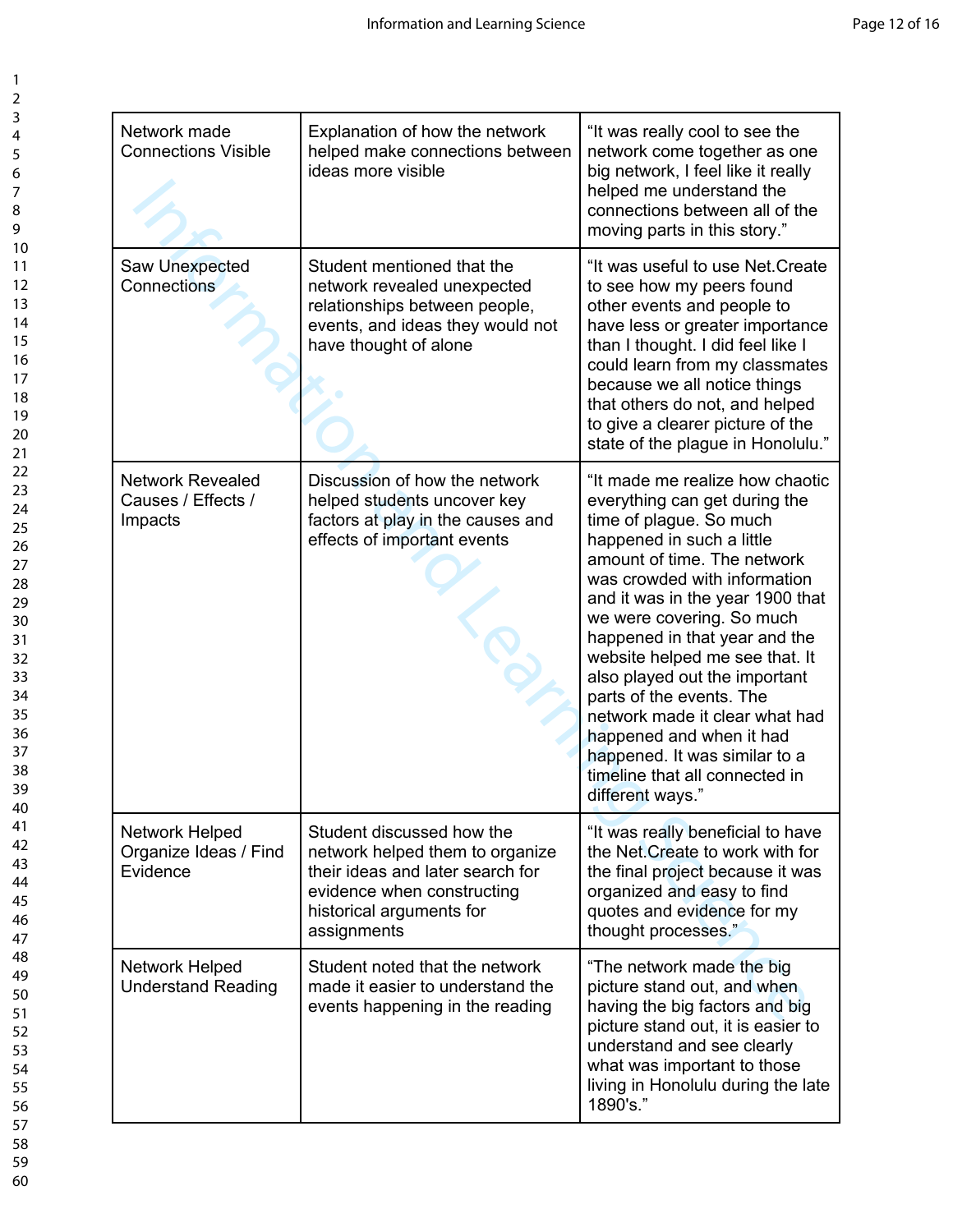| Network Helped<br>Deeper Thinking<br>about Context   | Student mentioned that the<br>network revealed aspects of<br>historical context that made them<br>reflect more deeply on events                    | "Well it did put into perspective<br>how many factors really played<br>into the plague outbreak in<br>Honolulu. It went beyond the<br>black plague and into politics<br>and white privilege and I would<br>say the network did highlight<br>those elements well."                                                                                                                                                                                                                                                                                                                 |
|------------------------------------------------------|----------------------------------------------------------------------------------------------------------------------------------------------------|-----------------------------------------------------------------------------------------------------------------------------------------------------------------------------------------------------------------------------------------------------------------------------------------------------------------------------------------------------------------------------------------------------------------------------------------------------------------------------------------------------------------------------------------------------------------------------------|
|                                                      | <b>Reflections on Pandemics (Black Death &amp; COVID-19)</b>                                                                                       |                                                                                                                                                                                                                                                                                                                                                                                                                                                                                                                                                                                   |
| <b>Emotional Reactions</b><br>to Pandemic            | Student discussed negative<br>emotions that people in past or<br>present experience, such as fear,<br>uncertainty, loneliness, and<br>helplessness | "Some similar events that I<br>have noticed between the Black<br>Plague and COVID-19 are<br>largely focused on the<br>psychological effects [] the<br>isolation and grief that comes<br>from solitude and quarantine.<br>Last, the uncertainty is a major<br>trend I see between the two<br>events. While today's COVID-<br>19 has much more information<br>about the cause, spread,<br>symptoms, treatments, etc.<br>There is still the uncertainty<br>factor of when the virus will<br>peak/decline, whether you can<br>get the virus again, what<br>medicines help/harm, etc." |
| <b>Past and Present</b><br>People React<br>Similarly | Student notes how people's past<br>responses to bubonic plague and<br>present responses to the COVID-<br>19 pandemic appear similar                | "I think the public responses are<br>similar. I remember reading<br>during the last unit about the<br>array of responses from<br>individuals during the Black<br>Death--how some were terrified<br>and became incredibly strict<br>and vigilant, others were<br>convinced it was the end-times<br>and so lived excessively and<br>without care, and how some<br>were measured and logical. I<br>can see just in my own<br>experiences with my friends<br>and acquaintances that all three<br>of these attitudes exist today."                                                     |
| <b>Need for Social</b><br>Distancing /<br>Quarantine | Discussion of how people in a<br>pandemic quarantine / social<br>distance / avoid contact with<br>others                                           | "When researching for our last<br>project the public health<br>policies, I saw a lot of<br>connections between how we<br>are responding today and how                                                                                                                                                                                                                                                                                                                                                                                                                             |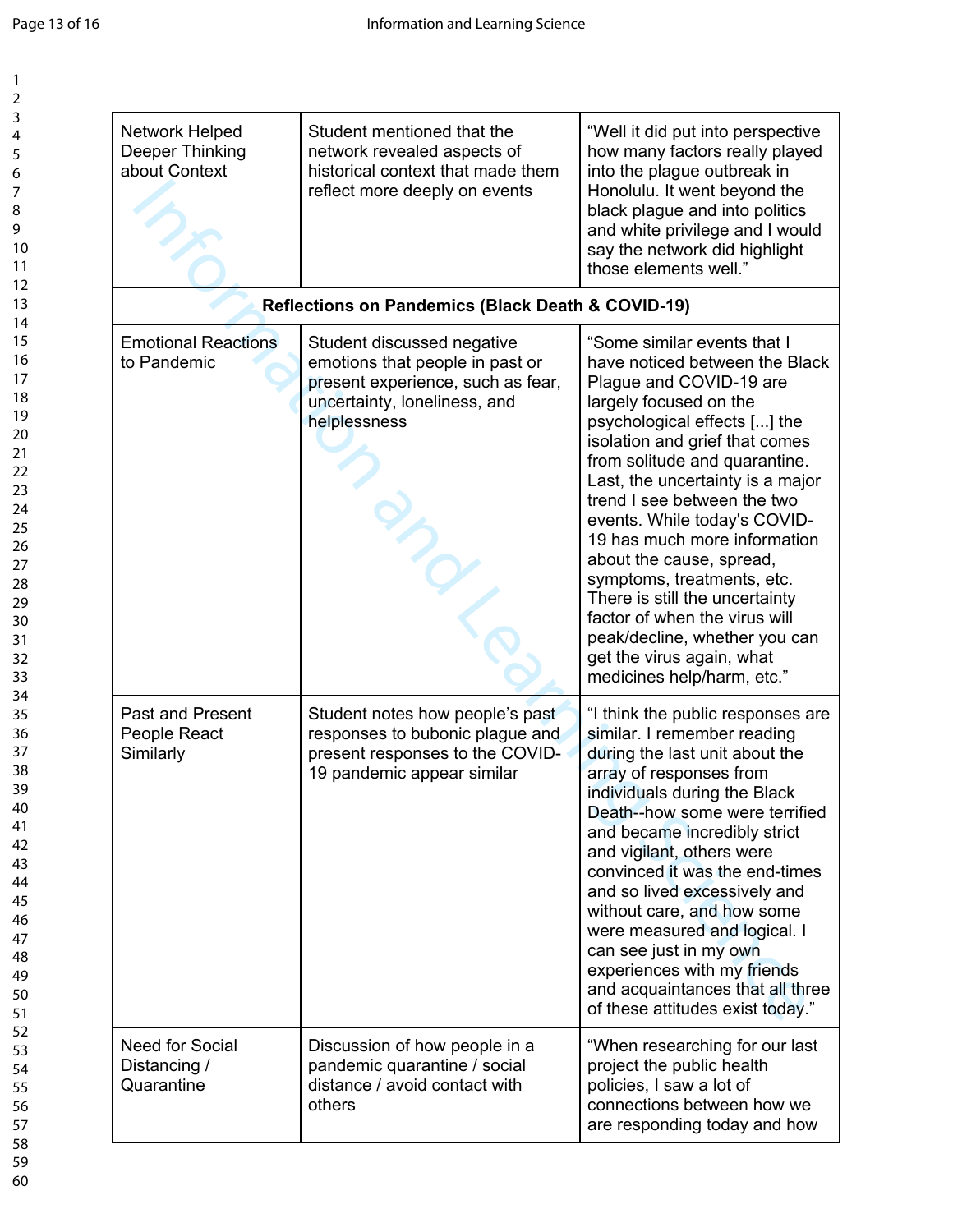|                                                                     |                                                                                                                                                                                         | they began to respond back<br>then. I read a lot about<br>separating healthy and sick and<br>slowing travel between cities, all<br>of which are seen in our present<br>day quarantine. They may not<br>of had a name for it back then<br>but they were practicing many<br>different aspects of the<br>quarantine we are now."                                                                     |
|---------------------------------------------------------------------|-----------------------------------------------------------------------------------------------------------------------------------------------------------------------------------------|---------------------------------------------------------------------------------------------------------------------------------------------------------------------------------------------------------------------------------------------------------------------------------------------------------------------------------------------------------------------------------------------------|
| Not Taking Pandemic<br>Seriously                                    | Discussion of people ignoring<br>quarantine restrictions or<br>otherwise not taking health<br>recommendations seriously                                                                 | "The key takeaway is that<br>people ignore important<br>information until it is too late.<br>For example, there are currently<br>social gatherings still occurring<br>and people would continue their<br>daily schedules during the<br>Black Plague. As a result, the<br>viruses spread more than they<br>would if people put their lives on<br>hold during the time of wide-<br>spread disease." |
| Economic<br>Repercussions of<br>Pandemic                            | Discussion of the wide-reaching<br>economic impacts of pandemic, at<br>the personal and/or societal levels                                                                              | "I see a connection between<br>what's happening now<br>economically, and the impact<br>the black plague had on the<br>economy back then. With many<br>businesses being shut down<br>and many people being laid off,<br>it is difficult for a lot of people to<br>pay the bills and get the<br>necessary food and such to<br>keep them safe and healthy."                                          |
| Racism / Xenophobia<br>/ Blaming Certain<br><b>Groups for Virus</b> | Student discussed the ways in<br>which people in the past and/or<br>present responded to outbreaks<br>with racism and xenophobia<br>towards particular groups of<br>marginalized people | "I felt like really shook that<br>people nowadays have really<br>not learned anything and still<br>were just as racist as they were<br>100 years ago. I cannot believe<br>people call COVID-19 the<br>Chinese virus the same way I<br>could not believe that a group of<br>physicians that had huge public<br>support caused Chinatown to<br>burn down during the Honolulu<br>breakout."          |
| <b>History Helps</b><br><b>Understand COVID</b>                     | Student mentions how reading<br>about historical outbreaks helped<br>them to understand what was                                                                                        | "I think that this course kind of<br>hit home during this time.<br>Although it was very good                                                                                                                                                                                                                                                                                                      |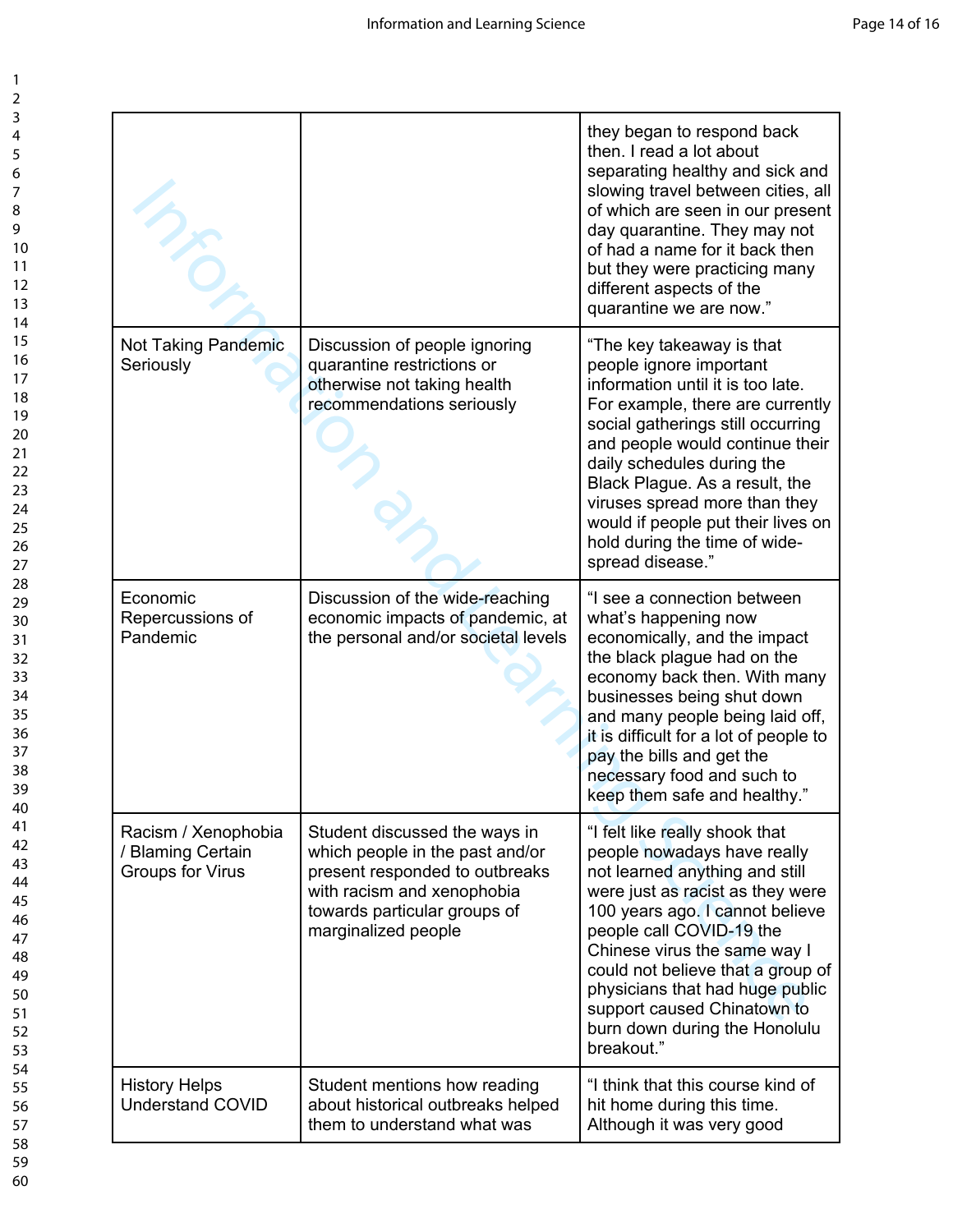| 1                                |  |
|----------------------------------|--|
| 2                                |  |
| 3                                |  |
| 4                                |  |
| 5                                |  |
|                                  |  |
| 6                                |  |
|                                  |  |
| 8                                |  |
| 9                                |  |
| $\frac{10}{1}$                   |  |
| 1<br>1                           |  |
|                                  |  |
| 12<br>13<br>14<br>15<br>16<br>17 |  |
|                                  |  |
|                                  |  |
|                                  |  |
|                                  |  |
|                                  |  |
| 18                               |  |
| 19                               |  |
| 20                               |  |
| $\overline{21}$                  |  |
| $\overline{2}$                   |  |
|                                  |  |
| 23                               |  |
| 24                               |  |
| 25                               |  |
| 26                               |  |
| $\frac{1}{2}$                    |  |
| 28                               |  |
| 29                               |  |
| 30                               |  |
| $\overline{\phantom{0}31}$       |  |
| 32                               |  |
| 33                               |  |
|                                  |  |
| 34                               |  |
| 35                               |  |
| 36                               |  |
| 37                               |  |
| $\frac{1}{8}$                    |  |
| 39                               |  |
| 40                               |  |
| 41                               |  |
| 42                               |  |
|                                  |  |
| 43                               |  |
| 44                               |  |
| 45                               |  |
| 46                               |  |
| 47                               |  |
| 48                               |  |
| 49                               |  |
| 50                               |  |
| 51                               |  |
|                                  |  |
| 52                               |  |
| 53                               |  |
| 54                               |  |
| 55                               |  |
| 56                               |  |
| 57                               |  |
| 58                               |  |
| 59                               |  |
|                                  |  |
| 60                               |  |

|                                                                           | happening in their communities<br>during the COVID-19 outbreak                                                                                                                                                                                              | learning about the Plague of the<br>past, learning how power was<br>abused and bias allowed me to<br>look at the current events from<br>a different angle."                                                                                                                                                                                                                                                                                                                                                                                      |
|---------------------------------------------------------------------------|-------------------------------------------------------------------------------------------------------------------------------------------------------------------------------------------------------------------------------------------------------------|--------------------------------------------------------------------------------------------------------------------------------------------------------------------------------------------------------------------------------------------------------------------------------------------------------------------------------------------------------------------------------------------------------------------------------------------------------------------------------------------------------------------------------------------------|
| <b>COVID Experiences</b><br>Help Understanding of<br>History              | Student mentions how their<br>present experiences with COVID-<br>19 made it easier to understand<br>what had happened in the past                                                                                                                           | "The events surrounding<br>COVID-19 impacted class<br>reading and specifically Plague<br>& Fire because it helped me<br>understand them better. When<br>we discuss quarantine, it helped<br>me understand that people<br>struggled because of not being<br>able to go to work. We are<br>seeing that now in current times<br>and families are struggling<br>because they are running out of<br>resources. As well, we see<br>discrimination against those in<br>Chinatown. We see the same<br>actions being done in the<br>United States today." |
| <b>Taking COVID More</b><br>Seriously Because of<br><b>Class Learning</b> | Student explicitly discusses how<br>they are taking the COVID-19<br>outbreak more seriously as a<br>result of class learning                                                                                                                                | "I think being in this class has<br>helped me to recognize how<br>real the current situation is.<br>During spring break I didn't take<br>it super seriously, but since<br>beginning classes again, I have<br>noticed the similarities between<br>past plagues and this one,<br>helping me to recognize the<br>severity of it."                                                                                                                                                                                                                   |
| Understand<br>Importance of Safety<br><b>Measures</b>                     | Student notes that they now have<br>a better understanding of the<br>importance of pandemic safety<br>measures such as quarantining,<br>hand washing, etc.<br>Note: these sedes are a sub set of the full set of inductive sedes that were generated during | "Yes, both work before and<br>after spring break has impacted<br>how I am thinking about the<br>current pandemic. I am able to<br>identify why things like social<br>distancing is so important. It<br>has also allowed me to identify<br>these factors we are learning<br>about such as religion, societal<br>changes, the economy, etc,<br>and how they affect the<br>pandemic and how they are<br>affected by the pandemic."                                                                                                                  |

Note: these codes are a sub-set of the full set of inductive codes that were generated during analysis. Only the most frequently applied codes are reported here.